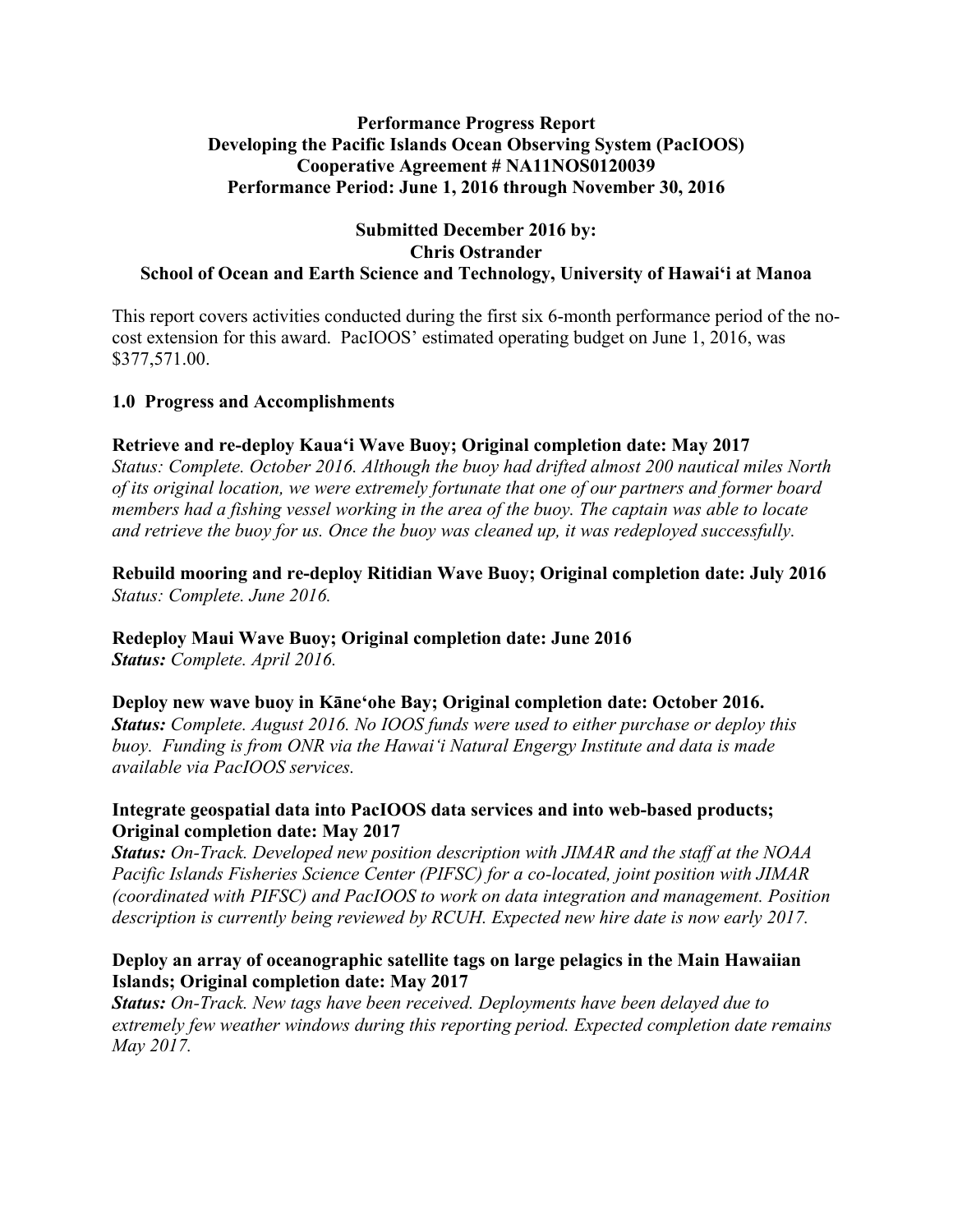## **Deploy and array of land-based receivers for oceanographic satellite tags; Original completion date: February 2017**

*Status: Delayed. Staff have been hired, and two of the five land-based receivers have been deployed on Oʻahu: Kaʻena and Mt. Kaʻala. Right of Entry permits for two additional receivers were delayed, but are now moving forward. Expected completion date is now April 2017.*

## **Implement real-time time-series analysis and display for ship-based detection of tsunamis; Original completion date: October 2016**

*Status: Complete. October 2016.*

## **Conduct analysis of the time-series collected to date to determine data completeness, accuracy, and robustness for ship-based; Original completion date: April 2017**

*Status: On-Track. A computer programmer has been hired to set up the display and test the system. Underlying problems with the models have been resolved, and analysis is currently in progress. Expected completion date remains April 2017.*

**Additional activities** not mentioned above that highlight regional observing system successes are covered by the FY16 cooperative agreement and hence covered in that performance progress report.

### **2.0 Scope of Work**

No changes to the project scope of work are anticipated.

### **3.0 Personnel and Organizational Structure**

PacIOOS held 2016 elections in July 2016 to fill 5 seats on the PacIOOS Governing Council. New PacIOOS Governing Council Members include representatives from RMI EPA, Palau Office of Climate Change, and NOAA PIFSC (Regional). Re-elected members include representatives from Liquid Robotics, Inc. (HI), Western Pacific Regional Fisheries Management Council (Regional). PacIOOS added one new MOA partner during this reporting period: The Republic of Palau Office of Climate Change. The total number of MOA Signatories is now 54.

### **4.0 Budget Analysis**

Spending for the no-cost extension is on track with projected program expenditures. The University of Hawaiʻi Office of Research Services submitted a semi-annual financial report for the period ending September 20, 2016 through Grants Online. That report showed total receipts of \$ 12,098,557.45

As of December 1, 2016 internal budget tracking shows expenditures of \$12,197,590.44 representing a draw down of 99.22% of the Federal funding for this award.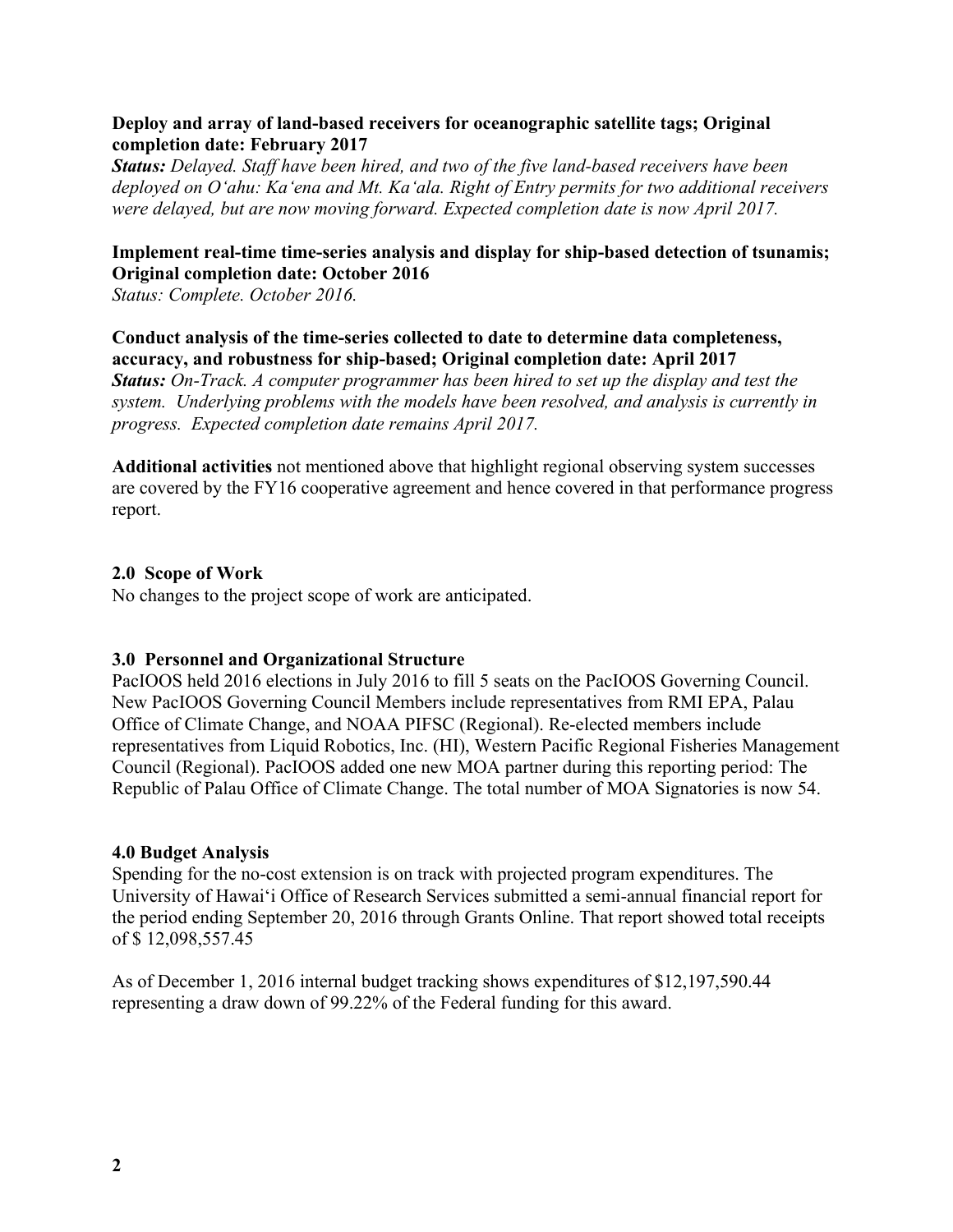# **Performance Progress Report Addendum (covering December 2015 – November 2016, unless otherwise stated)**

## **Education and Outreach Inventory**

The Education and Outreach Inventory has been updated with PacIOOS activities. Please see the Google Doc for responses. https://docs.google.com/a/noaa.gov/spreadsheets/d/1xsgY6Qz1ldwsotma1nmRLWVsJne5BWnt

0J6qQZi9\_Xk/edit?usp=sharing

# **Data Management, Products, and Services**

PacIOOS data management group (DMG) ensures the data collected by PacIOOS are stored and accessible to users via standard services. Progress and challenges toward addressing each data management requirement are described below. See PacIOOS Data Management System (DMS) Plan (2016) for details.

# **1. Open Data Sharing**

PacIOOS adheres to the NOAA Data Sharing Procedural Directive. All real-time and near real-time data managed by PacIOOS are freely available through open services, without delay or restriction. Avenues for accessing the data are available through the PacIOOS website: http://www.pacioos.hawaii.edu/data-access/servers/. Geospatial data are served via GeoServer and OpenLayers. PacIOOS does not restrict access to any data it collects or serves. Metadata are provided for all data, and data are machine-readable.

# **2. Data management planning and coordination**

PacIOOS ensures local data storage and is working with NCEI for permanent archiving of data. PacIOOS routinely updates our data management plan, which was also part of our successful certification package. The PacIOOS DMG enables activities within PacIOOS modeling groups. PacIOOS continuously strives to make improvements to the system to ensure that regional DAC maintenance is stable, reliable, and efficient. Funding is always a challenge when planning for long-term operations and maintenance, including of a DMAC system. Additional funding sources outside of IOOS are continuously being pursued in order to ensure continuity and stability of the DAC.

PacIOOS supports data management coordination by participating in the operations, maintenance, and evolution of the national DMAC subsystem, including attending annual meetings and joining webinars and conference calls throughout the year. PacIOOS actively participates in cross-regional data management policy and implementation plan development, when invited to do so. PacIOOS is willing to participate in national data management committees and forums.

# **3. Provision of data to the Global Telecommunication System (GTS)**

PacIOOS does not actively send data to the GTS. However, data that go through the functional DACs (e.g., data from the PacIOOS wave buoys) are sent by the DAC to the GTS when appropriate.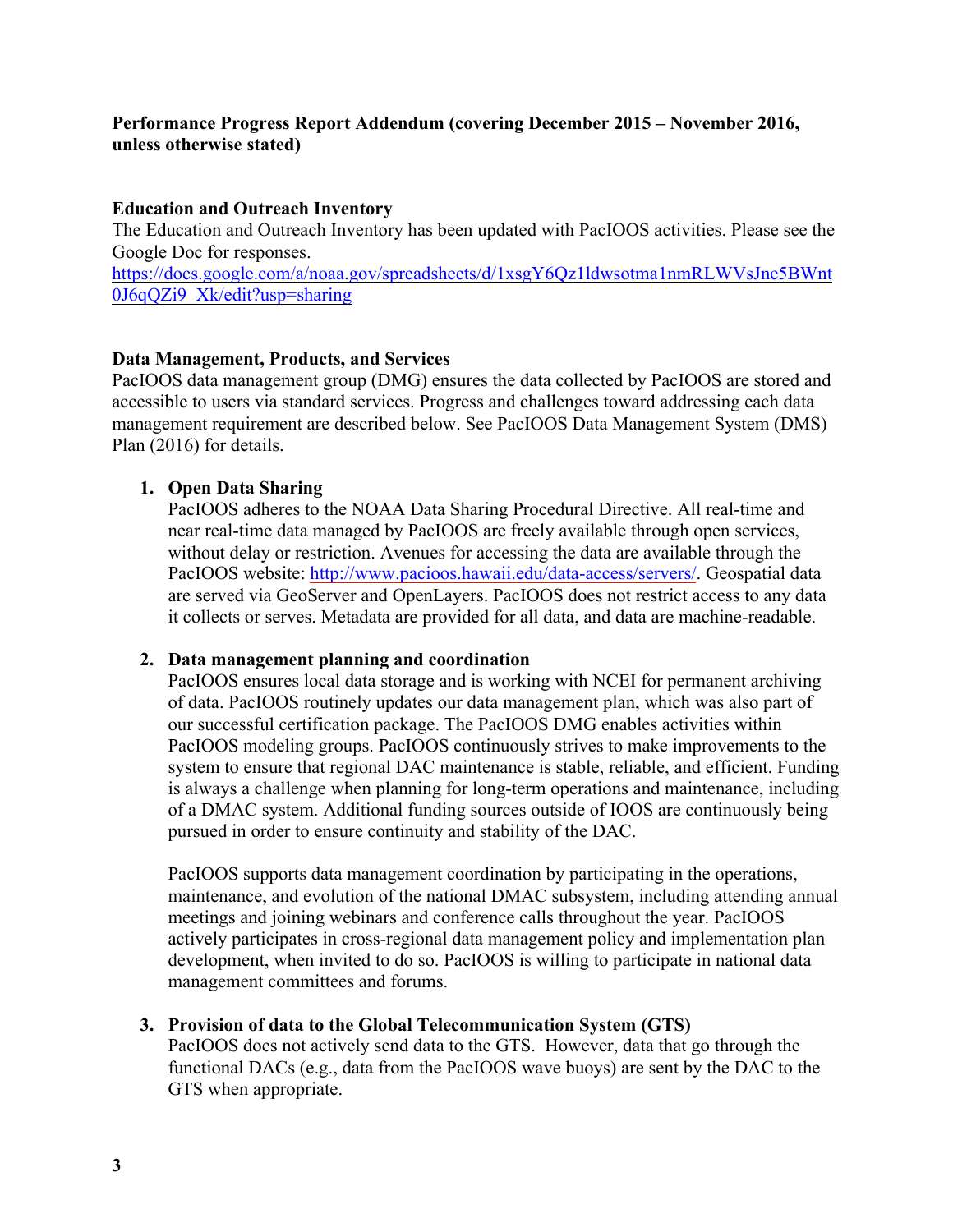### **4. Data access services**

All PacIOOS data are made available via data access services. Direct, binary access is provided through standard open-source protocols. Our main service is OPeNDAP (Opensource Project for a Network Data Access Protocol), and the system is built around the Thematic Real-time Environmental Distributed Data Services (THREDDS) DODS Server (TDS). In accordance with IOOS requirements, PacIOOS has also employed Sensor Observation Services (SOS) for providing data from point measurements via the latest version of THREDDS ncSOS service. PacIOOS maintains several web-based data browsing and display tools for gridded, point, and geospatial data, including a Live Access Server (LAS) for gridded data. In addition, the Environmental Research Division's Data Access Program (ERDDAP) is used for a variety of services, including display and browse, and a Web Map Server (WMS) based on GeoServer, is used to serve geospatial data.

### **5. Catalog registration**

All PacIOOS data have complete and accurate metadata. These metadata are provided in a web accessible folder (WAF) that is read by various catalog services, including the IOOS catalog service.

#### **6. Common data formats**

PacIOOS offers data in IOOS-approved common data formats, including but not limited to, NetCDF, flat IEEE binary, ASCII, CSV, HDF, GRIB, and GIS formats. Our format is consistent with the NCEI netCDF templates.

#### **7. Metadata standards**

PacIOOS data sets conform to the Federal Geographic Data Committee (FGDC) and/or ISO 19115. A python-based PacIOOS web catalog service (pyCSW) provides access to all metadata with query capabilities. All our metadata are in a WAF and catalog service.

#### **8. Storage and archiving**

Local storage for data streams is on a Redundant Array of Independent Disks (RAID) system, which is essentially a single unit with multiple hard drives with data stored redundantly across the disks, so in the event of a hardware failure on a single disk data are preserved on another. In addition, all PacIOOS data are replicated across mirrored RAID systems. PacIOOS is currently working with NCEI to ensure archiving of PacIOOS data. The solution will be to use the PacIOOS ERDDAP server to provide data to the PacIOOS WAF, and then NCEI can harvest the data from there. At present we are experimenting with an initial data stream. Challenges incorporating all the suggested metadata, along with changing QARTOD specifications, have caused delays. Storage and archiving of data that go through a functional DAC from PacIOOS are handled by each respective functional DAC.

#### **9. Ontologies, vocabularies, common identifiers**

The PacIOOS DM sub-system employs a service-oriented architecture (SOA), built on controlled ontologies, vocabularies and identifiers, that enables six essential functions: 1)